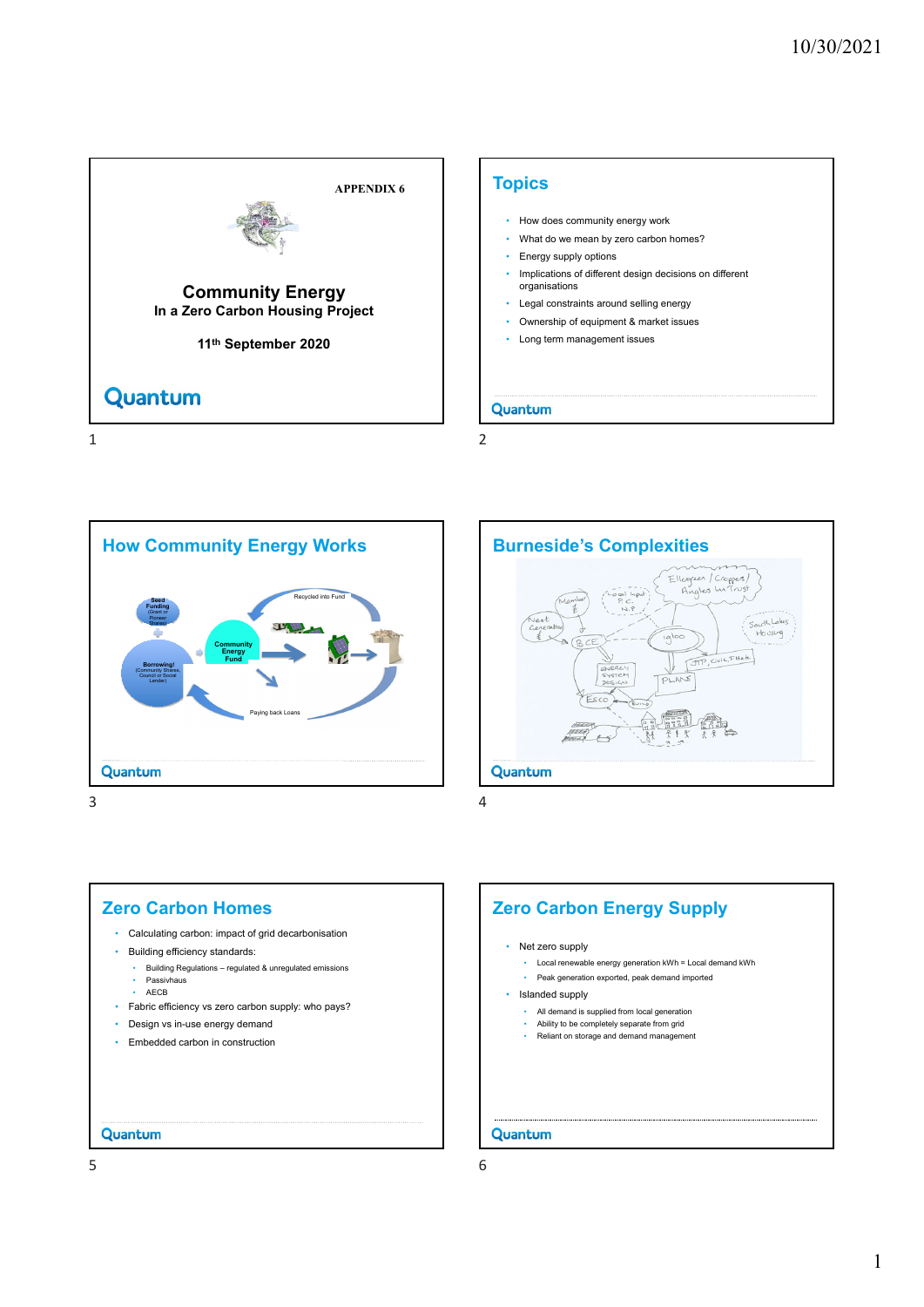## **Energy Supply Options**

- Transport
	- Electricity for EV charging
	- Local or centralized storage? Vehicle to grid?
- Heat
	- Space heating: heat pumps (individual or central), MVHR, direct electric
	- Water heating: heat pumps, solar thermal, direct electric • Distribution: individual systems, shared ground loop, district heating
	- Storage: DHW tanks, inter-seasonal?
- Electricity
	- PV only realistic option daily/annual supply/demand profile problems • Import from Croppers – not zero carbon

#### Quantum

7 8

# **PV Supply/Demand Profile PV Output vs Phase 1 Demand ins Heat Pums**  $\sim$ Quantum

### **Electricity Demand**

| <b>Scenario</b>                         | Average<br><b>New</b><br>House | <b>AECB</b><br>Silver +<br>std power s | Passivhau s + low | power | Passivhau Passivhaus<br>+ low power<br>+high EV |
|-----------------------------------------|--------------------------------|----------------------------------------|-------------------|-------|-------------------------------------------------|
| Number of homes                         | 70                             | 70                                     | 70                | 70    | 70                                              |
| <b>Assumed Ave Demand per house</b>     | kWh                            | kWh                                    | kWh               | kWh   | kWh                                             |
| Heat                                    | 6500                           | 4500                                   | 2000              | 2000  | 2000                                            |
| Flectric Power exc heat and FVs         | 3200                           | 3000                                   | 2000              | 1500  | 1500                                            |
| EV charging                             | 750                            | 750                                    | 750               | 750   | 1500                                            |
|                                         |                                |                                        |                   |       |                                                 |
| PV capacity needed kW                   | 575                            | 500                                    | 335               | 285   | 360                                             |
| PV potential on roofs @ 3kW per<br>roof | 210                            | 210                                    | 210               | 210   | 210                                             |
| Ground mounted PV needed kW             | 365                            | 290                                    | 125               | 75    | 150                                             |
|                                         |                                |                                        |                   |       |                                                 |
| Quantum                                 |                                |                                        |                   |       |                                                 |

#### **Legal constraints on selling energy**

- Micro-grid required for direct electricity sales to domestic customers
	- Greater income from sales
- Alternative: buying scheme for householders
- Complex and limited value
- Net zero supply via National Grid
- Unlikely to justify investment
- Highly regulated sector: requirement to allow customers to change supplier
- Heat less regulated but easier to get it wrong: Code of Practice for heat networks
- Market implications?

#### Quantum

 $9$  10

# **Design Decisions impacting BCE**

- Housing numbers => system size & financial viability
- Fabric efficiency /solar gain => system size, costs for occupants
- Housing size/type => direct impact on demand
- Layout => density affects costs for microgrid / heat network
- Orientation/ roof design/shading => options for PV locations
- Location => connectivity of energy systems
- Transport => accessibility affects EV demand
- Tenure => lease/ownership of equipment, management plan
- **Construction decisions**: who owns risk if not built to specification?

#### Quantum

# **Ownership & financial contributions**

- Owned by home owner? Paid for by developer? • Individual heat pumps/heat exchangers? PV on roofs? Individual batteries?
- Owned by ESCo?
	- Centralised heat supply system? Shared ground loops? External PV? External batteries? PV on leased roofs?
- Grid supply costs
	- Constrained site additional costs for developer?
	- Benefits of local supply? Who gains?
- Implications for mortgages and insurance
- What about any social housing?
- Market implications?
- Quantum